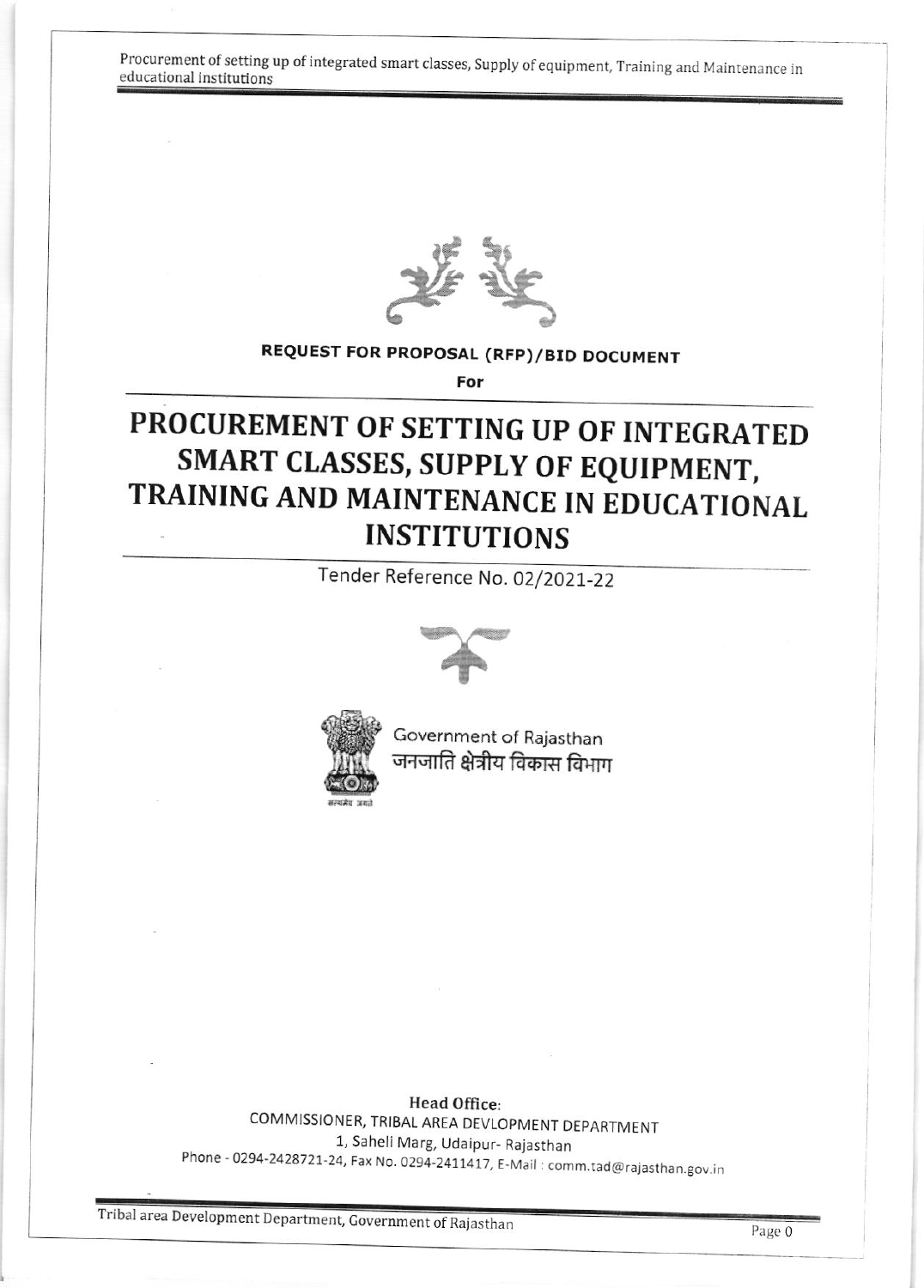Procurement of setting up of integrated smart classes, Supply of equipment, Training and Maintenance in educational institutions

#### **Table of Contents**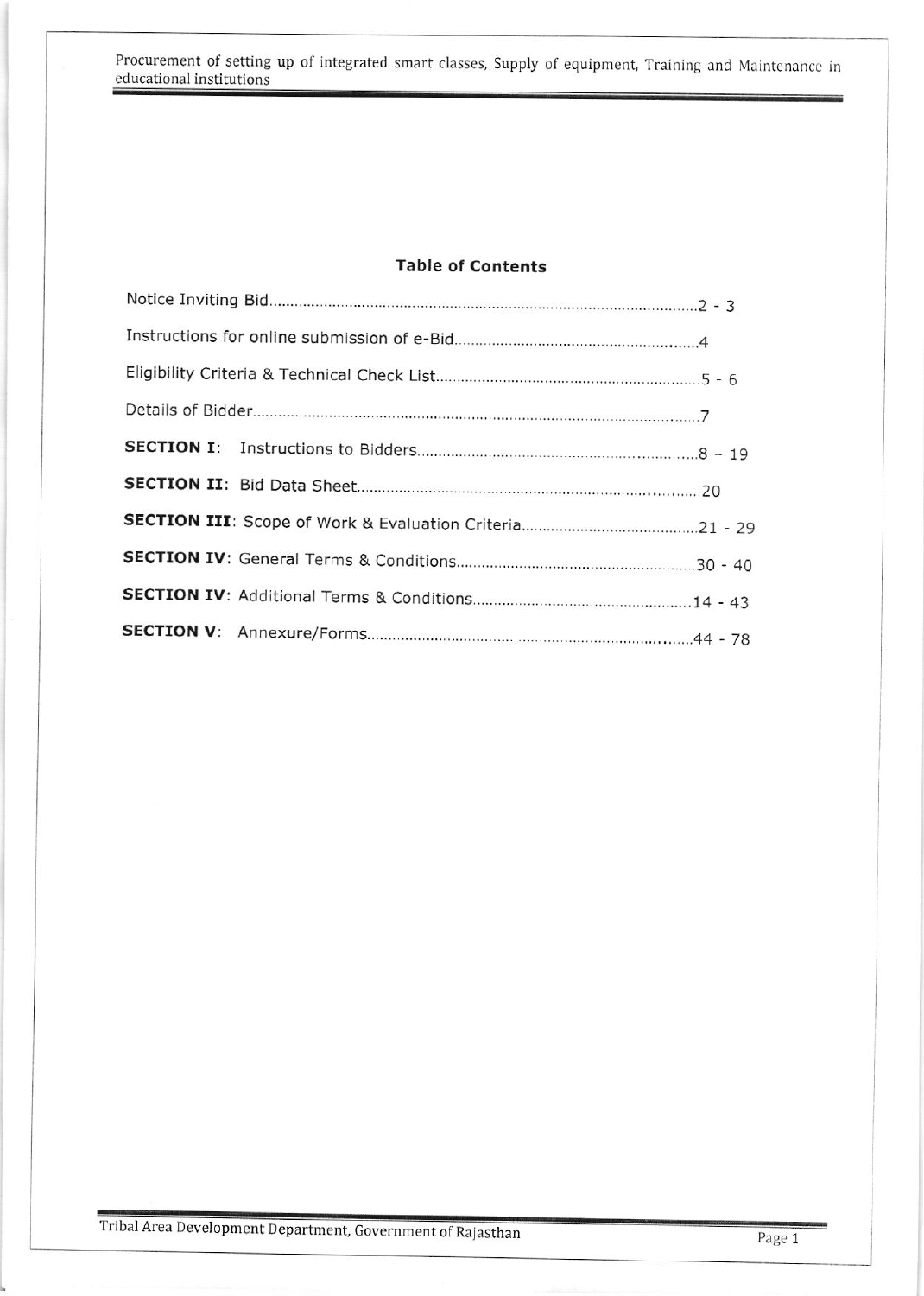Procurement of setting up of integrated smart classes, Supply of equipment, Training and Maintenance in educational institutions

### TRIBAL AREA DEVELOPMENT DEPARTMENT

Head Office: Commissioner, Tribal Area Development Department, Udaipur

Phone - 0294-2428721-24, Fax No. 0294-2411417, E-Mail: comm.tad@rajasthan.gov.in, comm.tad.@gmail.com

No.F.6()Acct./CTAD/Purchase/eClass/2020-21/13032

 $Date: 09.04.2021$ 

#### NOTICE INVITING E-BID (NIB No. 02 / 2020-21)

Sealed Single Stage Two-envelopes unconditional online Bids are invited on behalf of the Governor of Rajasthan for Setting up of Integrated Smart Classes, Implementation and Training in Educational Institutions conducting under the Tribal Area Development Department, as per the Bidding Schedule given below:

| S.No. | Items                                                                                                                        | Estimated<br>Cost<br>(Rs in Lacs.) | <b>Bid Fees</b><br>Document<br>(Rs) | RISL<br>Processing<br>Fee (Rs) |
|-------|------------------------------------------------------------------------------------------------------------------------------|------------------------------------|-------------------------------------|--------------------------------|
|       | Setting up of Integrated Smart<br>Classes, Implementation and<br>Training, Maintenance in<br><b>Educational Institutions</b> | 640.00                             | 2000.00                             | 1000.00                        |

**Bidding Schedule** 

| Sr.No. | <b>Subject</b>                                                                  | Date       | Time     |
|--------|---------------------------------------------------------------------------------|------------|----------|
| 1.     | e-publishing Date                                                               | 09-04-2021 | 01:00 PM |
| 2.     | Document Download Start Date                                                    | 09-04-2021 | 02:00 PM |
| 3.     | Document Download End Date                                                      | 28-04-2021 | 05:00 PM |
| 4.     | Pre Bid meeting date, time & place<br>Office of The Commissioner, TADD, Udaipur | 22-04-2021 | 11:00 AM |
| 5.     | <b>Bid Submission End Date</b>                                                  | 29-04-2021 | 06:00 PM |
| 6.     | Technical Bid Opening Date                                                      | 30-04-2021 | 03:00 PM |
| 7.     | Submission of Bid Fee, processing fees                                          | 29-04-2021 | 01:00 PM |

- 1. Purchase preference shall be admissible as per detailed Instructions to Bidders/terms and conditions in evaluation of Bids and award of Contract.
- 2. A Bid Declaration Form will have to be submitted compulsorily by bidders in pursuant to the circular dated 23.12.2020 issued by the Finance (G&T) Department.
- 3. Bid Document Fee and RISL processing fee must be submitted through eGRAS challan as per circular No. पं.6(5)वित्त/साविलेनि/2019 जयपुर दिनांक 27.04.2020 of Finance (G&T) Department Jaipur, Rajasthan. (Annexure-T)
- 4. Bid shall not be admissible without submitting Bid Document Fee, RISL Fee and Bid Declaration From.
- 5. Bids received after the specified time and date shall not be accepted and opened.
- 6. The Bids shall be opened by the procurement committee on the date & time as mentioned above, in the presence of the Bidders of their representatives who wish to be present.
- 7. Bid validity is 90 days from the bid submission deadline.
- 8. Bidding Document may be seen and downloaded from the website of State Public Procurement Portal, http://sppp.rajajasthan.gov.in or e-procurement portal http://eproc.rajasthan.gov.in, http://tad.rajasthan.gov.in and the price of Bidding Document may be paid along with user charges/processing fee, affidavits,

Tribal Area Development Department, Government of Rajasthan